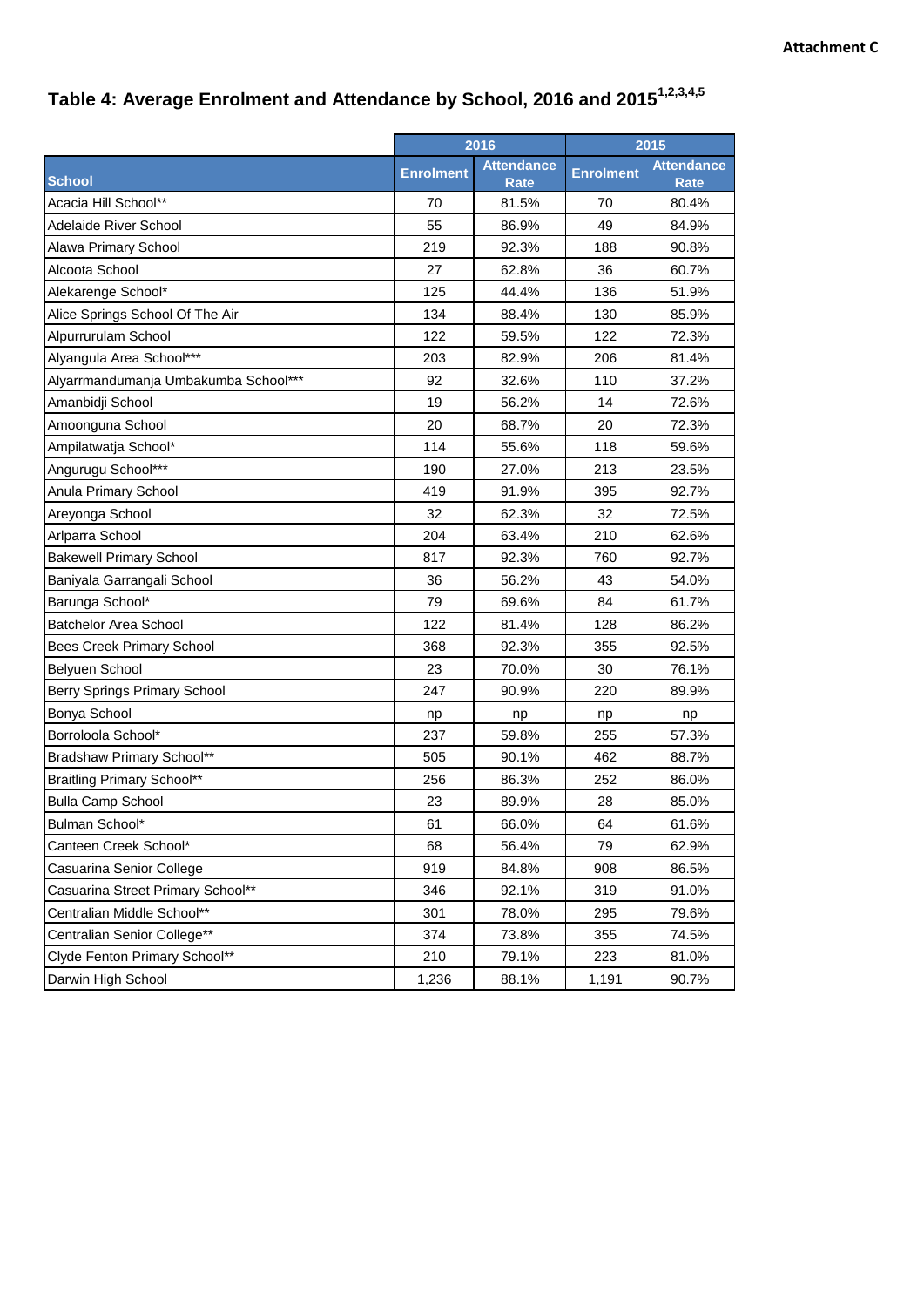## **Attachment C**

|                                      | 2016             |                           | 2015             |                                  |
|--------------------------------------|------------------|---------------------------|------------------|----------------------------------|
| <b>School</b>                        | <b>Enrolment</b> | <b>Attendance</b><br>Rate | <b>Enrolment</b> | <b>Attendance</b><br><b>Rate</b> |
| Darwin Middle School                 | 740              | 89.6%                     | 622              | 89.7%                            |
| Douglas Daly School                  | 12               | 83.6%                     | 13               | 86.2%                            |
| Dripstone Middle School              | 524              | 88.9%                     | 559              | 90.1%                            |
| <b>Driver Primary School</b>         | 480              | 90.3%                     | 475              | 90.1%                            |
| Dundee Beach School                  | 27               | 85.5%                     | 29               | 83.7%                            |
| Durack Primary School                | 470              | 92.4%                     | 399              | 92.7%                            |
| Elliott School*                      | 87               | 75.6%                     | 92               | 75.2%                            |
| Epenarra School*                     | 48               | 54.5%                     | 56               | 56.7%                            |
| <b>Finke School</b>                  | 30               | 70.4%                     | 34               | 71.2%                            |
| Gapuwiyak School***                  | 230              | 41.0%                     | 272              | 38.1%                            |
| Gillen Primary School**              | 280              | 81.3%                     | 267              | 85.9%                            |
| Girraween Primary School             | 480              | 92.7%                     | 465              | 92.2%                            |
| <b>Gray Primary School</b>           | 358              | 88.4%                     | 344              | 89.1%                            |
| Gunbalanya School***                 | 266              | 50.6%                     | 291              | 51.4%                            |
| <b>Haasts Bluff School</b>           | 32               | 62.8%                     | 38               | 57.8%                            |
| Harts Range School                   | 61               | 63.1%                     | 70               | 68.0%                            |
| <b>Henbury School</b>                | 105              | 84.4%                     | 100              | 83.8%                            |
| <b>Howard Springs Primary School</b> | 268              | 89.2%                     | 246              | 89.0%                            |
| Humpty Doo Primary School            | 424              | 88.8%                     | 411              | 89.2%                            |
| Imanpa School                        | 15               | 66.5%                     | 21               | 69.6%                            |
| Jabiru Area School                   | 249              | 79.8%                     | 261              | 78.5%                            |
| Jilkminggan School*                  | 96               | 51.4%                     | 98               | 55.0%                            |
| Jingili Primary School               | 336              | 90.8%                     | 335              | 91.7%                            |
| Kalkaringi School*                   | 154              | 52.0%                     | 153              | 60.7%                            |
| Karama Primary School                | 208              | 87.2%                     | 224              | 87.4%                            |
| Katherine High School**              | 605              | 72.0%                     | 601              | 78.9%                            |
| Katherine School Of The Air          | 160              | 0.0%                      | 199              | 51.7%                            |
| Katherine South Primary School**     | 385              | 87.7%                     | 383              | 87.2%                            |
| Kiana School                         | 13               | 65.2%                     | 14               | 62.7%                            |
| Kintore Street School**              | 36               | 86.0%                     | 28               | 81.5%                            |
| Lajamanu School***                   | 219              | 54.1%                     | 214              | 54.3%                            |
| Laramba School                       | 62               | 74.3%                     | 73               | 66.4%                            |
| Larapinta Primary School**           | 318              | 89.2%                     | 289              | 89.3%                            |
| Larrakeyah Primary School            | 430              | 92.3%                     | 368              | 93.0%                            |
| Leanyer Primary School               | 593              | 92.0%                     | 547              | 91.8%                            |
| Ludmilla Primary School              | 107              | 83.6%                     | 116              | 86.0%                            |
| MacFarlane Primary School**          | 237              | 77.6%                     | 217              | 79.2%                            |
| Malak Primary School                 | 265              | 86.5%                     | 270              | 89.1%                            |
| Mamaruni School                      | 45               | 56.5%                     | 51               | 60.0%                            |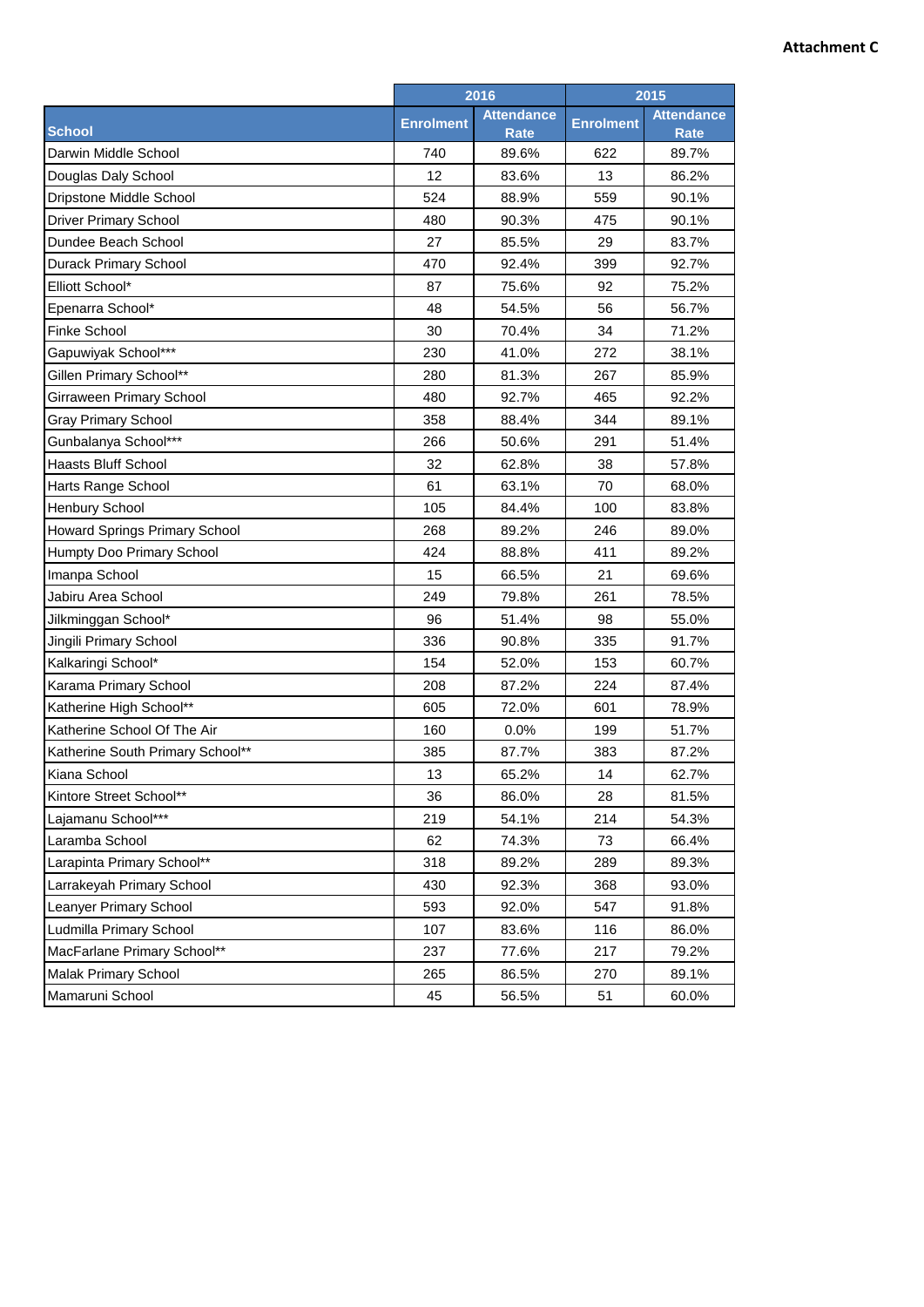## **Attachment C**

|                                                 | 2016             |                           | 2015             |                                  |
|-------------------------------------------------|------------------|---------------------------|------------------|----------------------------------|
| <b>School</b>                                   | <b>Enrolment</b> | <b>Attendance</b><br>Rate | <b>Enrolment</b> | <b>Attendance</b><br><b>Rate</b> |
| Maningrida College***                           | 646              | 52.9%                     | 695              | 53.0%                            |
| Manunda Terrace Primary School                  | 185              | 86.8%                     | 196              | 86.3%                            |
| Manyallaluk School                              | 28               | 60.6%                     | 23               | 69.6%                            |
| Mataranka School                                | 39               | 87.9%                     | 43               | 89.8%                            |
| Mbunghara School                                | np               | np                        | np               | np                               |
| Middle Point School                             | 32               | 88.3%                     | 24               | 90.9%                            |
| Milikapiti School***                            | 71               | 75.3%                     | 75               | 78.7%                            |
| Milingimbi School***                            | 392              | 45.0%                     | 360              | 41.9%                            |
| <b>Millner Primary School</b>                   | 202              | 84.3%                     | 183              | 85.5%                            |
| Milyakburra School***                           | 32               | 52.2%                     | 33               | 55.1%                            |
| Minyerri School                                 | 158              | 77.5%                     | 164              | 73.6%                            |
| <b>Moil Primary School</b>                      | 249              | 89.8%                     | 262              | 89.8%                            |
| Moulden Primary School                          | 367              | 84.1%                     | 366              | 84.2%                            |
| <b>Mount Allan School</b>                       | 65               | 60.3%                     | 69               | 59.4%                            |
| Mulga Bore School                               | 14               | 46.7%                     | 24               | 32.4%                            |
| Murray Downs School                             | 18               | 51.6%                     | 24               | 75.6%                            |
| Mutitjulu School*                               | 31               | 45.4%                     | 35               | 49.8%                            |
| Nakara Primary School                           | 583              | 91.4%                     | 536              | 91.5%                            |
| Nemarluk School                                 | 158              | 85.8%                     | 149              | 86.9%                            |
| <b>Neutral Junction School</b>                  | 20               | 56.7%                     | 28               | 58.5%                            |
| Newcastle Waters School                         | np               | np                        | np               | np                               |
| Nganambala School                               | 31               | 65.0%                     | 27               | 83.1%                            |
| Nganmarriyanga School                           | 144              | 58.6%                     | 124              | 67.2%                            |
| Ngukurr School***                               | 313              | 64.2%                     | 308              | 68.4%                            |
| Nhulunbuy High School***                        | 218              | 79.7%                     | 184              | 80.7%                            |
| Nhulunbuy Primary School***                     | 437              | 83.8%                     | 414              | 84.3%                            |
| Nightcliff Middle School                        | 261              | 87.2%                     | 273              | 86.6%                            |
| <b>Nightcliff Primary School</b>                | 546              | 91.3%                     | 511              | 89.8%                            |
| Northern Territory School of Distance Education | 388              | 100.0%                    | 392              | 100.0%                           |
| Ntaria School***                                | 165              | 59.1%                     | 185              | 61.6%                            |
| Numbulwar School***                             | 150              | 48.5%                     | 152              | 55.6%                            |
| Nyirripi School                                 | 33               | 53.0%                     | 34               | 58.9%                            |
| Palmerston Senior College                       | 483              | 82.1%                     | 468              | 81.6%                            |
| Papunya School*                                 | 139              | 54.9%                     | 122              | 59.7%                            |
| Parap Primary School                            | 540              | 92.7%                     | 517              | 92.9%                            |
| Peppimenarti School                             | 32               | 73.0%                     | 34               | 85.4%                            |
| Pigeon Hole School                              | 26               | 80.1%                     | 20               | 82.4%                            |
| Pine Creek School                               | 39               | 62.8%                     | 45               | 71.5%                            |
| Pularumpi School***                             | 66               | 77.6%                     | 71               | 77.5%                            |
| Ramingining School*                             | 280              | 64.2%                     | 268              | 61.3%                            |